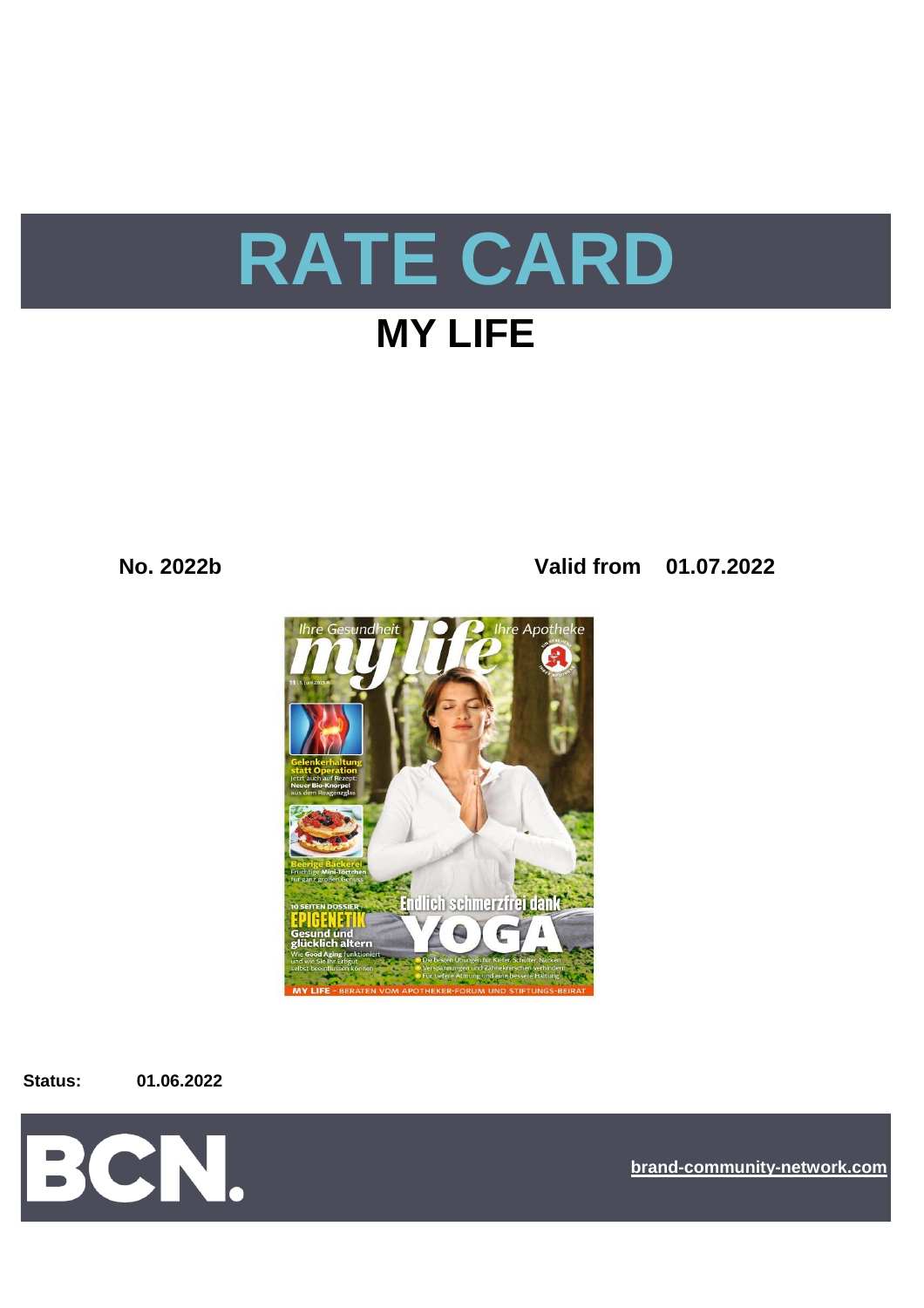# my life

## **PUBLISHER'S DATA**

mylife media GmbH & Co.KG Commerzbank AG D-77652 Offenburg BIC: DRES DEFF 680

T +49 781 84 2093

### **Print Management/Placement**

Alexander Hugel AdTech Factory GmbH Hauptstraße 127 D-77652 Offenburg T +49 781 84 2762 alexander.hugel@adtechfactory.com

### **Ad Management/Order Management Terms and conditions:**

AdTech Factory GmbH Hauptstraße 127 D-77652 Offenburg [orders@adtechfactory.com](mailto:orders@adtechfactory.com)

2 x a month, usually on the 1st and 15th of the month (subject to change) **Technical data:**

### **Place of publication**

München, PZN 568406

### **Publisher Bank accounts:**

Hubert-Burda-Platz 1 IBAN: DE54 6808 0030 0723 4120 00 UniCredit Bank AG **Brand Director** IBAN: DE19 7002 0270 0015 0249 05 Dorothe Kiefer **BIC: HYVEDEMMXXX** 

### dorothe.kiefer@burda.com **Terms of payment:**

Invoices are due in net 30 days after the invoice date. The publisher guarantees a 2 per cent discount for advance payments, provided that the invoice amount is submitted on the publication date of the issue in which the advertisement is published at the latest and no older invoices are outstanding. In the event that the payment target is exceeded, default interest pursuant to Clause 11 of the Terms and Conditions of 5 per cent is calculated based on the respective base rate pursuant to Section 1 (1) of the German Discount Rate Transition Law (Diskontsatz-Überleitungs-Gesetz– DÜG). All prices are net prices. The statutory value-added tax is added. Direct debit is possible.

All ad orders are exclusively carried out pursuant to the General Terms and Conditions. These have to be requested directly from BCN or can be viewed online at:

T +49 781 84 2708 [brand-community-network.com/terms-conditions](https://bcn.burda.com/terms-conditions)

### **Guaranteed circulation:**

**Frequency of publication Information on guaranteed circulation can be find here: & on sale date** [brand-community-network.com/landingpages/garantieauflagen/](https://bcn.burda.com/garantieauflagen)

For current and binding technical data, log onto duon-portal.de. Also available as PDF download.

### [duon-portal.de/](https://duon-portal.de/)

### **Delivery of printer's copy:**

Please upload all copies electronically to duon-portal.de. For support please e-mail support@duon-portal.de or call +49 40 37 41 17 50.

### **General legal notice:**

The warranty claims specified in the publishers' general terms and conditions apply only when the certified technical requirements and standards published on the DUON portal have been fulfilled as well as the delivery has been carried out via the DUON portal. This also holds when data are provided without proof.

### **Online advertisement booking:**

[obs-portal.de/](https://www.obs-portal.de/) The current, binding technical advertisement bookings can also be sent via the online booking system: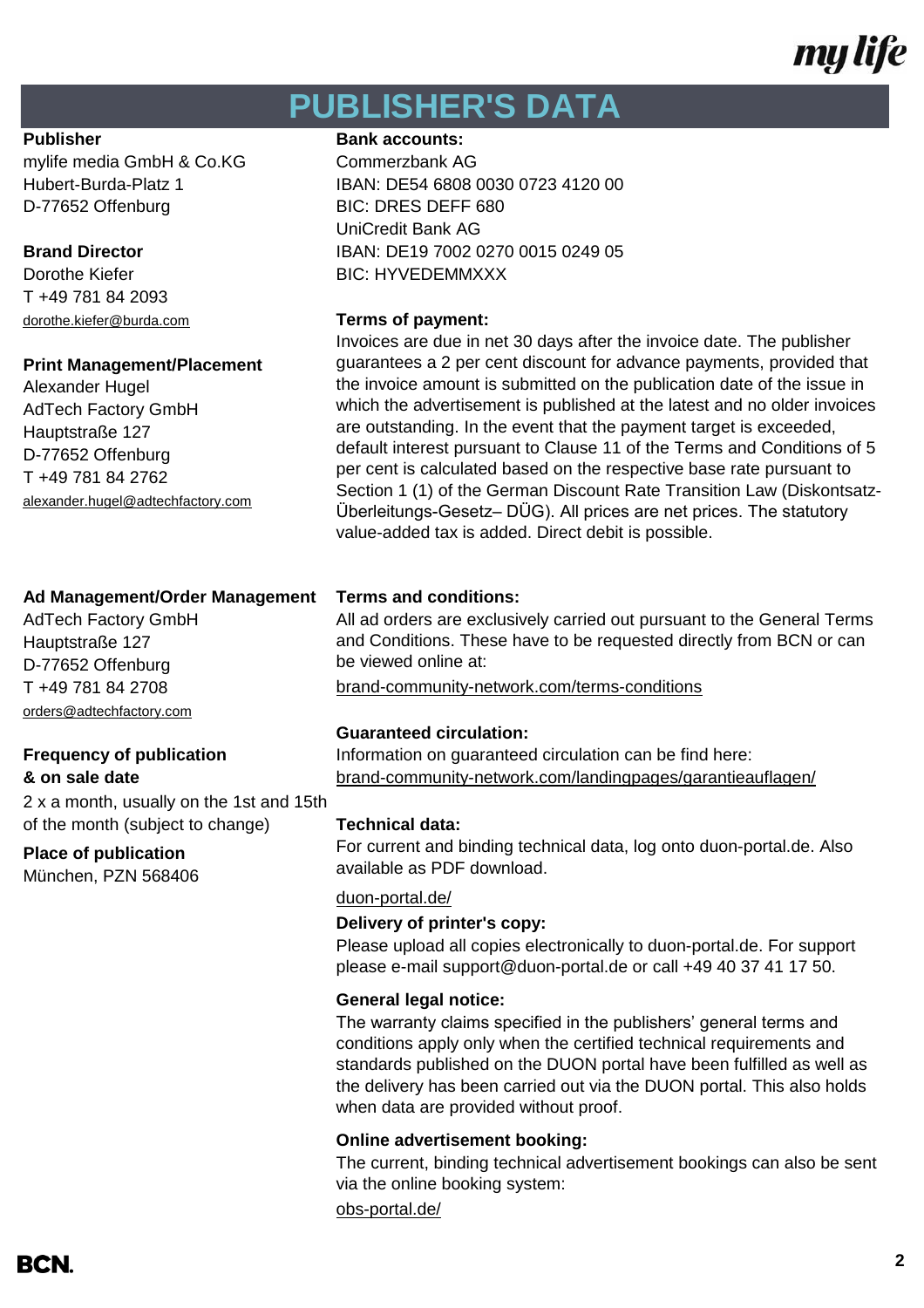

## **FORMATS & RATES Single occupancy A or B**

| Format              | <b>Placement</b> | <b>Bleed format*</b> | Rate                  |
|---------------------|------------------|----------------------|-----------------------|
| 1/2 page vertical   | Standard         | 101 x 270            | 12,700 €              |
| 1/2 page horizontal | Standard         | 203 x 130            | 12,700 €              |
| 1/3 page vertical   | Standard         | 71 x 270             | 9,000 $\epsilon$      |
| 1/3 page horizontal | Standard         | 203 x 94             | 9,000 $\in$           |
| 1/4 page vertical   | Standard         | 56 x 270             | 6,900€                |
| 1/4 page normal     | Standard         |                      | 6,900 €               |
| 1/4 page horizontal | Standard         | 203 x 74             | 6,900€                |
| 1/8 page vertical   | Standard         |                      | 3,500 €               |
| 1/8 page normal     | Standard         |                      | 3,500 €               |
|                     |                  |                      |                       |
| $2/1$ page          |                  | 406 x 270            | 44,000 €              |
| $1/1$ page          |                  | 203 x 270            | 22,000 €              |
|                     |                  |                      | *width x height in mm |

### **Ad combinations:**

The reduced combination special price for the combination of advertisements is based on comparison of separate advertisement bookings. To this end, the advertisements of an advertiser with an identical product/creation in the same format must appear in all magazines in parallel issues.

### **Advertorials:**

Formats and prices for advertorials created by the editorial team on request. For more information, please visit [brand-community-network.com/advertisin](https://bcn.burda.com/advertisingsolutions/print/native-ads)gsolutions/print/native-ads

### **Consecutive Ads:**

Surcharge on two or more adverts on consecutive partial-page ads: 10%

### **Fixed placements:**

Agreed fixed placements (e.g. first for a business line, commodity group, etc.) entitle the publisher to bill a placement surcharge.

### **Type area format:**

On request.

**Digital rate card:** Please find the digital rate card here: [brand-community-network.de/advertisingsolutions/digital/prices](https://bcn.burda.com/advertisingsolutions/digital/prices)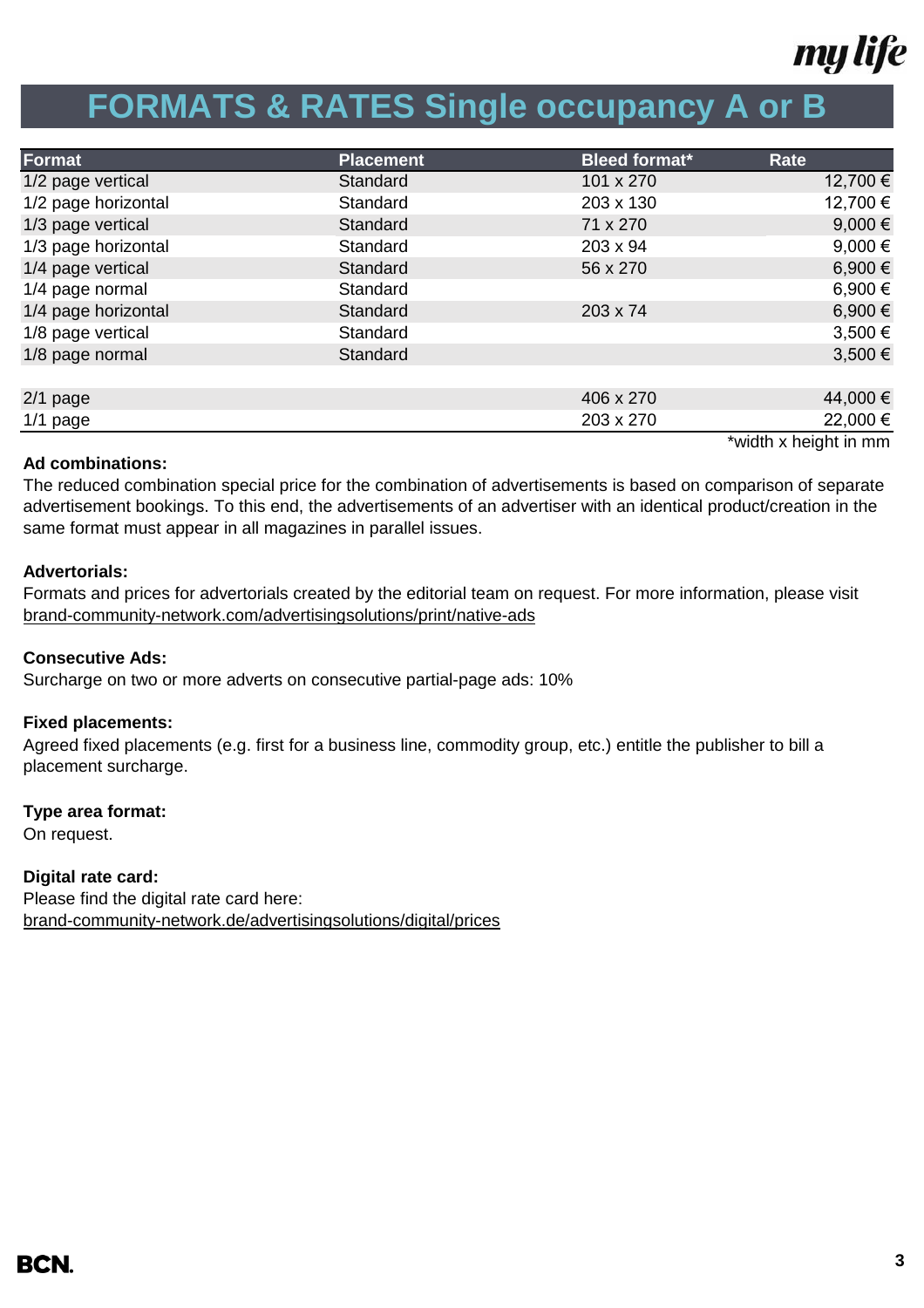

# **FORMATS & RATES COMBINATION A + B**

| Format              | <b>Placement</b> | <b>Bleed format*</b> | Rate                  |
|---------------------|------------------|----------------------|-----------------------|
| 1/2 page vertical   | Standard         | 101 x 270            | 22,860 €              |
| 1/2 page horizontal | Standard         | 203 x 130            | 22,860 €              |
| 1/3 page vertical   | Standard         | 71 x 270             | 16,200 €              |
| 1/3 page horizontal | Standard         | 203 x 94             | 16,200 €              |
| 1/4 page vertical   | Standard         | 56 x 270             | 12,420 €              |
| 1/4 page normal     | Standard         |                      | 12,420 €              |
| 1/4 page horizontal | Standard         | 203 x 74             | 12,420 €              |
| 1/8 page vertical   | Standard         |                      | 6,300 €               |
| 1/8 page normal     | Standard         |                      | 6,300 €               |
|                     |                  |                      |                       |
| $2/1$ page          |                  | 406 x 270            | 79,200 €              |
| $1/1$ page          |                  | 203 x 270            | 39,600 €              |
|                     |                  |                      | *width x height in mm |

### **Ad combinations:**

The reduced combination special price for the combination of advertisements is based on comparison of separate advertisement bookings. To this end, the advertisements of an advertiser with an identical product/creation in the same format must appear in all magazines in parallel issues.

### **Advertorials:**

[brand-community-network.com/advertisin](https://bcn.burda.com/advertisingsolutions/print/native-ads)gsolutions/print/native-ads Formats and prices for advertorials created by the editorial team on request. For more information, please visit

### **Consecutive Ads:**

Surcharge on two or more adverts on consecutive partial-page ads: 10%

### **Fixed placements:**

Agreed fixed placements (e.g. first for a business line, commodity group, etc.) entitle the publisher to bill a placement surcharge.

### **Type area format:**

On request.

### **Digital rate card:**

Please find the digital rate card here: [brand-community-network.de/advertisingsolutions/digital/prices](https://bcn.burda.com/advertisingsolutions/digital/prices)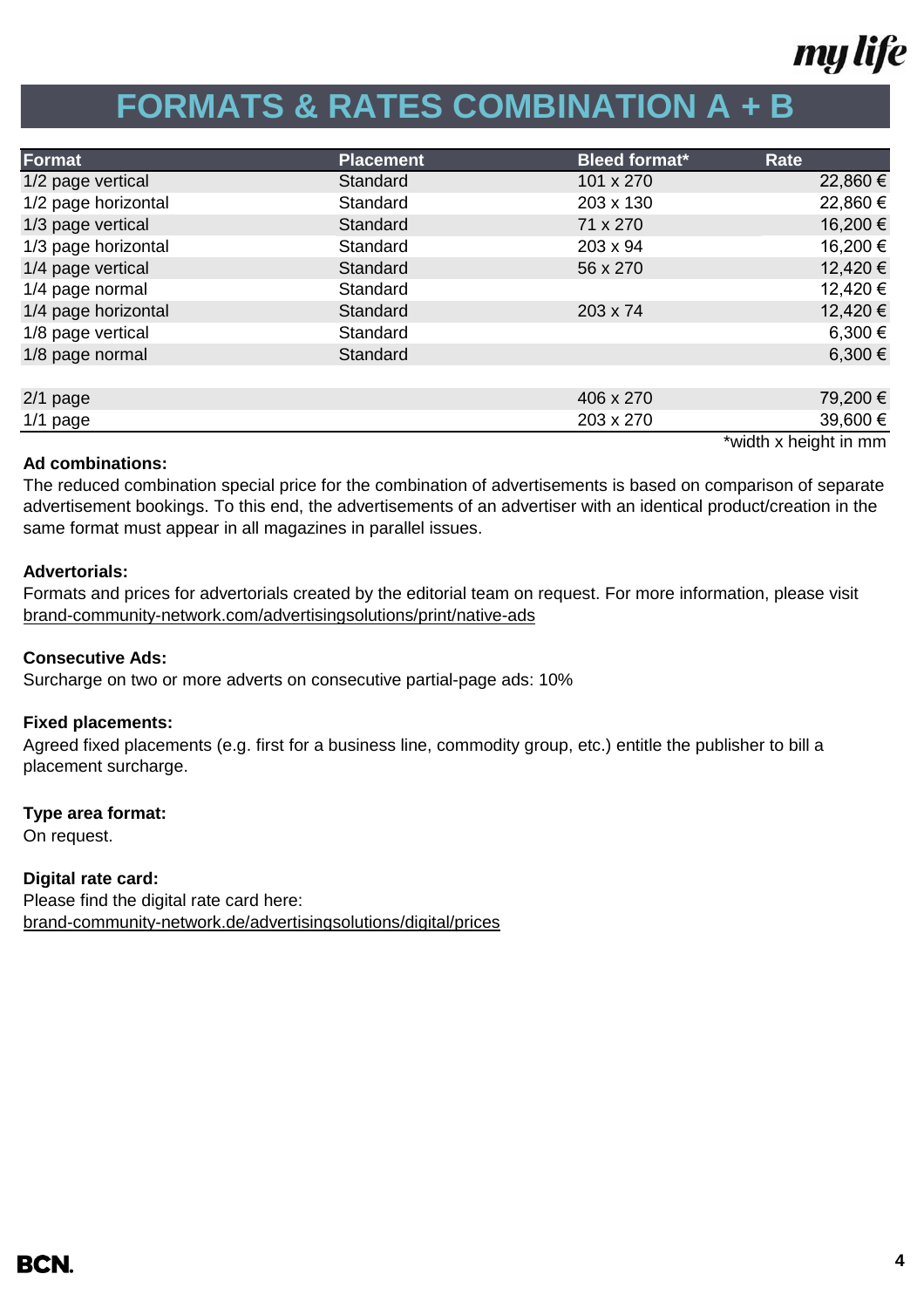

# **DISCOUNTS**

| by frequency | discount | by volume     | discount | by turnover | discount |
|--------------|----------|---------------|----------|-------------|----------|
| from 4 ads   | 3%       | from 2 pages  | 3%       |             |          |
| from 12 ads  | 5%       | from 4 pages  | 5%       |             |          |
| from 24 ads  | 10%      | from 8 pages  | 10%      |             |          |
| from 30 ads  | 12%      | from 12 pages | 12%      |             |          |
| from 36 ads  | 15%      | from 16 pages | 15%      |             |          |
| from 42 ads  | 17%      | from 20 pages | 17%      |             |          |
| from 48 ads  | 20%      | from 24 pages | 20%      |             |          |

**single and combination bookings are discounted separately.**

### **discounts by frequency A or B**

Based on single pages (9 pages A or B = discount basis 9 pages)

### **discounts by frequency A + B**

Based on combination pages (9 pages combination A+B = discount basis 9 pages)

### **requirements for combination booking**

Month of publication, format, product and/or campaign have to be identical.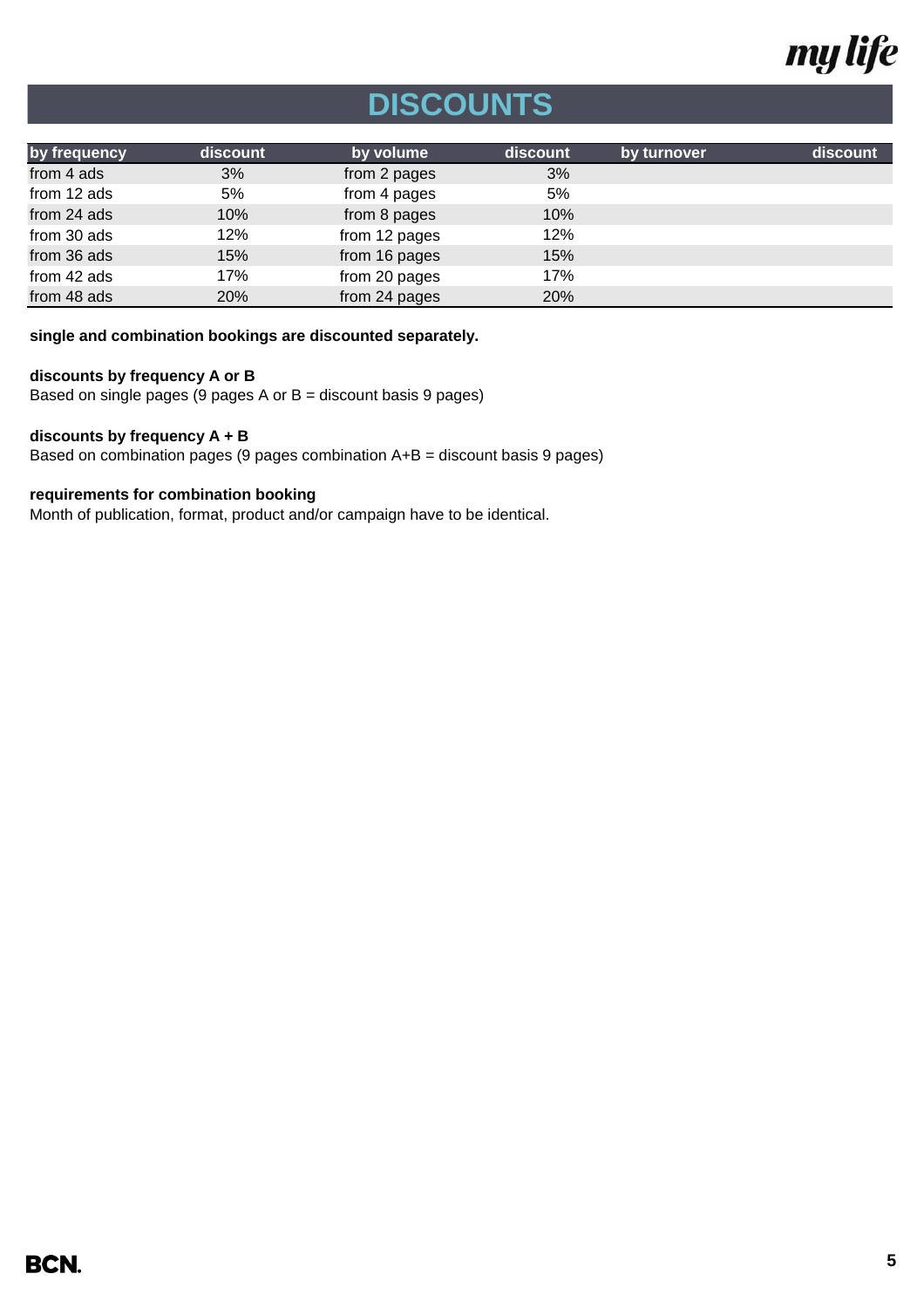

## **AD SPECIALS**

|                           | <b>Subscription</b> | Additional ad specials available on request.                                |
|---------------------------|---------------------|-----------------------------------------------------------------------------|
| <b>Rates per thousand</b> | circulation         |                                                                             |
| <b>Bound inserts</b>      |                     | Booking units from 250,000 copies are possible.                             |
| up to 4 pages             |                     | $93 \in$ Regional control can be guaranteed via the                         |
| up to 8 pages             | 101€                | NOWEDA central warehouse.                                                   |
| up to 12 pages            | 107€                | When booking according to the Nielsen area, it                              |
| <b>Glued-on inserts</b>   |                     | should be noted that incorrect distribution can                             |
| up to $5g$                | 54 €                | occur in the outskirts.<br>Maximum bookable circulation for all AdSpecials: |
| up to $10 g$              | 60€                 | 1,000,000 copies. The publisher reserves the                                |
| up to $15 g$              | 66 €                | right to postpone bookings below the bookable                               |
| up to $20 g$              |                     | $71 \in$ circulation of 1,000,000 copies.                                   |
| <b>Loose inserts</b>      |                     | Attention: all special advertisements in my life                            |
| up to $20$ g              |                     | 92 $∈$ must be published by the publisher be approved                       |
| up to $30 g$              |                     | 104 $∈$ in advance in terms of content.                                     |
| up to $40 g$              | 115€                |                                                                             |
| up to $50 g$              | 126€                |                                                                             |

**All tariff ad specials are eligible for discount and count towards the annual agreement commitment.**

### **Calculation basis:**

The calculation basis is the planned circulation or IVW quarterly report upon order confirmation, exclusive of the respective e-paper copies.

### **Delivered quantity:**

The delivered quantity is based on the planned print run or IVW quarterly report valid at the date of the order confirmation, plus 2 % surplus. In order to react to circulation fluctuations at short notice, we recommend contacting our Print Management/Placement (see "Your Personal Contacts" page) one more time before production start.

### **Delivery address and deadline:**

Please find the delivery address and deadline on the respective order confirmation. An incoming goods inspection does not take place at the printing plant.

#### **Conditions of delivery:**

Ad specials must be delivered in accordance with the guidelines of the Bundesverband für Druck und Medien (German Association of Print and Media), and be clearly marked with the name of the publication and issue. The material must be delivered, carriage paid, to the address where it will be processed.

#### **Order and cancellation date:**

See "special closing dates" on page "Schedule & Topics Print"; due to limited availability, we strongly recommend booking as early as possible.

### **Proviso:**

Should any processing problems arise, completion of the circulation takes priority over ad special processing.

#### **AdSpecial Portal:**

Binding technical information on Ad Specials and information on deadlines, samples and delivery for the participating objects is available for download at

adspecial-portal.de

### **Glued-on inserts:**

The basis is a 1/1 carrier advertisement.

### **Sample products:**

An additional postal fee applies to samples and objects over 2.5 mm thickness.

#### **Samples:**

Samples must be presented by the closing date at the latest. For product samples 50 pieces are required up front. For all other ad specials a minimum of 5 samples are required. To be sent: AdTech Factory, Print Management, Hauptstraße 127, 77652 Offenburg, Germany.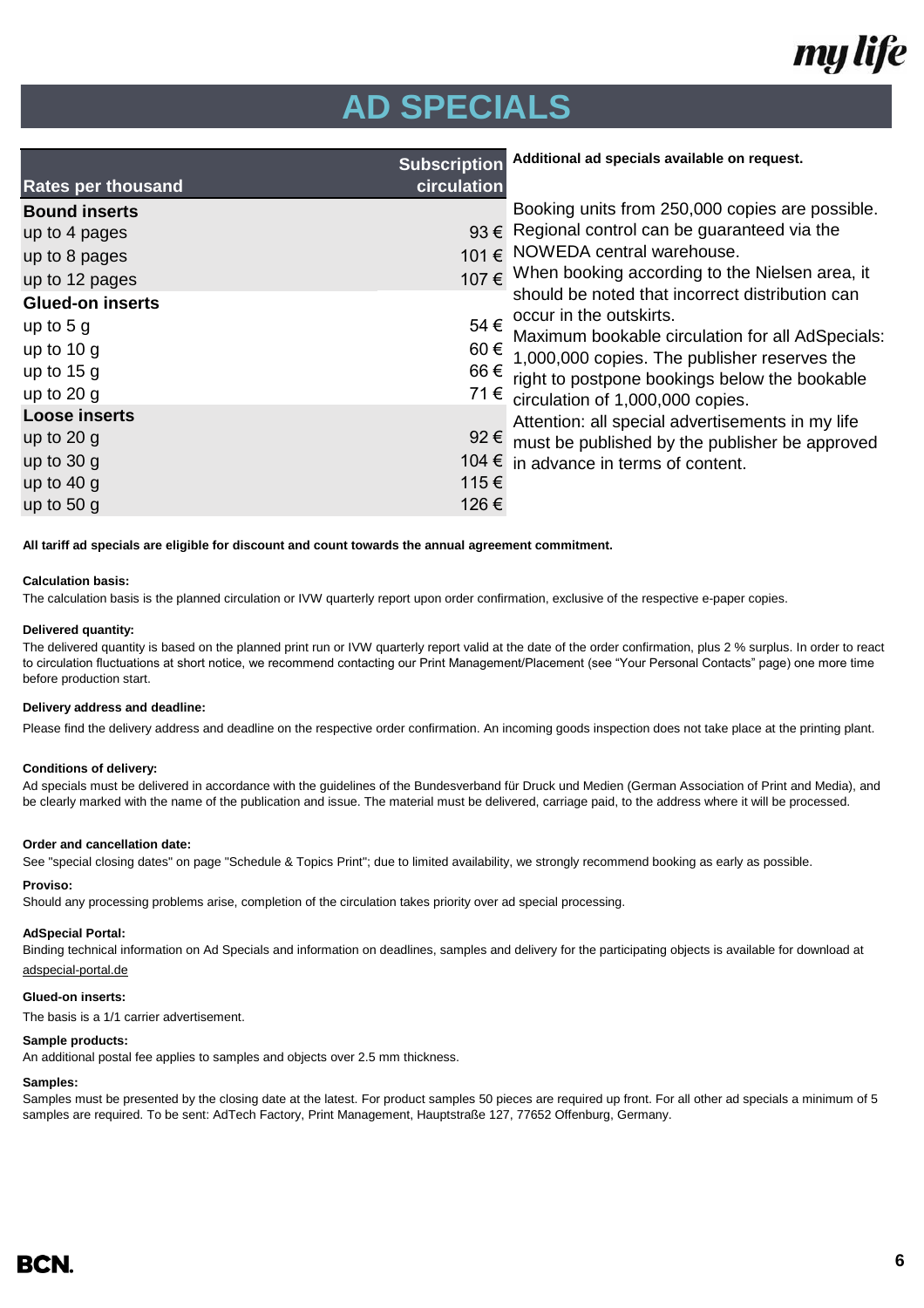# my life

| <b>SCHEDULE</b> |                                                                             |                      |             |                                                |
|-----------------|-----------------------------------------------------------------------------|----------------------|-------------|------------------------------------------------|
|                 | The BCN topic preview tool provides you with attractive themes or specials: |                      |             | brand-community-network.com/topic-preview-tool |
| No.             | On sale date                                                                | <b>Closing date*</b> | Copy date** | <b>Special closing date***</b>                 |
| 1A              | 03.01.22                                                                    | 15.11.21             | 15.11.21    | 02.11.21                                       |
| 2B              | 15.01.22                                                                    | 29.11.21             | 29.11.21    | 15.11.21                                       |
| 3A              | 01.02.22                                                                    | 15.12.21             | 15.12.21    | 01.12.21                                       |
| 4B              | 15.02.22                                                                    | 05.01.22             | 05.01.22    | 22.12.21                                       |
| 5A              | 01.03.22                                                                    | 20.01.22             | 20.01.22    | 05.01.22                                       |
| 6B              | 15.03.22                                                                    | 03.02.22             | 03.02.22    | 20.01.22                                       |
| <b>7A</b>       | 01.04.22                                                                    | 22.02.22             | 22.02.22    | 08.02.22                                       |
| 8B              | 16.04.22                                                                    | 08.03.22             | 08.03.22    | 22.02.22                                       |
| 9A              | 02.05.22                                                                    | 21.03.22             | 21.03.22    | 07.03.22                                       |
| 10B             | 16.05.22                                                                    | 04.04.22             | 04.04.22    | 21.03.22                                       |
| 11A             | 01.06.22                                                                    | 21.04.22             | 21.04.22    | 07.04.22                                       |
| 12B             | 15.06.22                                                                    | 04.05.22             | 04.05.22    | 20.04.22                                       |
| 13 A            | 01.07.22                                                                    | 19.05.22             | 19.05.22    | 05.05.22                                       |
| 14 B            | 15.07.22                                                                    | 03.06.22             | 03.06.22    | 20.06.22                                       |
| 15 A            | 01.08.22                                                                    | 22.06.22             | 22.06.22    | 08.06.22                                       |
| 16 B            | 15.08.22                                                                    | 06.07.22             | 06.07.22    | 22.06.22                                       |
| 17 A            | 01.09.22                                                                    | 22.07.22             | 22.07.22    | 08.07.22                                       |
| 18B             | 15.09.22                                                                    | 05.08.22             | 05.08.22    | 22.07.22                                       |
| 19 A            | 01.10.22                                                                    | 24.08.22             | 24.08.22    | 10.08.22                                       |
| 20 B            | 15.10.22                                                                    | 06.09.22             | 06.09.22    | 23.08.22                                       |
| 21 A            | 02.11.22                                                                    | 20.09.22             | 20.09.22    | 06.09.22                                       |
| 22 B            | 15.11.22                                                                    | 04.10.22             | 04.10.22    | 20.09.22                                       |
| 23A             | 01.12.22                                                                    | 19.10.22             | 19.10.22    | 05.10.22                                       |
| 24 B            | 15.12.22                                                                    | 04.11.22             | 04.11.22    | 21.10.22                                       |
|                 |                                                                             |                      |             |                                                |

\* Closing & cancellation date

\*\*\* Closing & cancellation date for ad specials, special formats, special placements